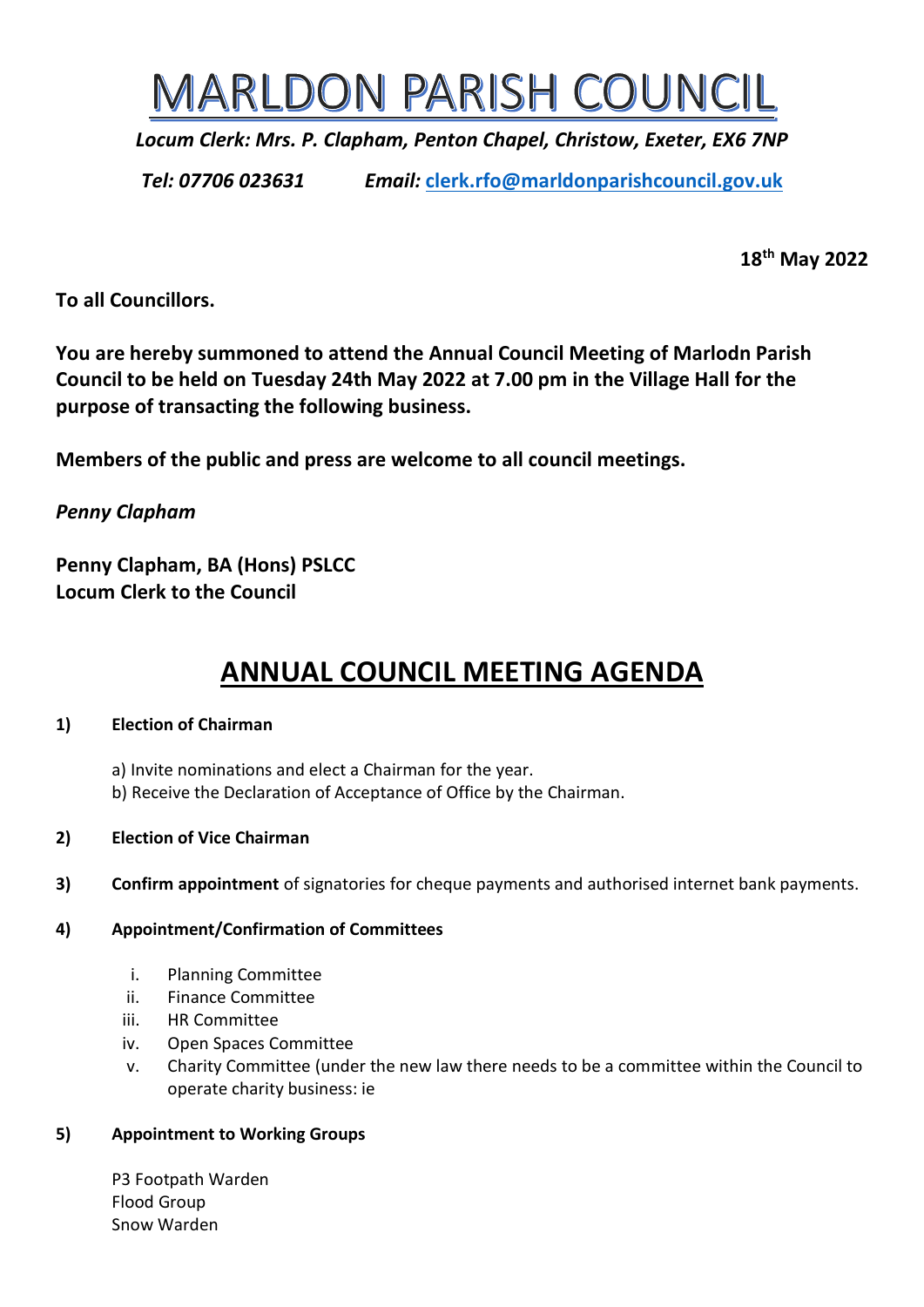**6) Co-option to Council –** to receive and decide on any applications for co-option to Council.

## **7) Apologies and Acceptance for Absence:**

**8) Declarations Of Interest:** In accordance with the Code of Conduct, members are required to declare any personal or disclosable pecuniary interests, including the nature and extent of such interests they may have, in items to be considered at this meeting. Members are also reminded that any change to their Declaration of Interests must be notified to the Monitoring Officer at South Hams District Council within 28 days of the change

**9) Public Discussion** – To allow any questions, reports by members of the public on any matters relating to the agenda of this meeting or any matters the public would like the Council to consider on a future agenda. The period of time designated for public participation shall not exceed 30 minutes. Standing Order 3 (e,f.) refers.

A reminder that members of the public are not allowed to raise issues when Council is in committee.

## **10) Chairman's Report (for information only) -**

## **11)) County & District Councillor reports:-**

**12) Minutes – to approve and sign the Minutes of the meeting held on the 1 st April and 26th April 2022.** To approve and sign the amended minutes 15<sup>th</sup> March 2022.

## **13) Open spaces –**

- **i.** Playground checks to note that Phil Taylor is no longer doing these checks and a nominated councillor has taken this on, no further charges to be made to Council.
- **ii.** Jubilee Meadow; to receive an update on the pavilion and Rhino Play, Cllr. Camden-Ward to report.
- **iii.** Replacement notice boards Cllr. Hore to update. To agree actions and associated expenditure.

## **14) Policies for adoption –**

- a) Asset Register Policy
- b) Internal Control Statement
- c) Risk Assessment Open Spaces
- d) Tree Management Policy

## **15) Asset Register –** to be updated.

#### **16) PLANNING:**

**Planning Applications** - Mid Devon District Council has asked for comments from the Town Council on the following planning applications:

a) 1322/22/PHH Application to determine if prior approval is required for a proposed larger home extension measuring 7.30m x 3.90m height, 7 Marldon Grove.

#### **Planning Decisions**:

**17) FINANCE:**

| 17) FINANCE:        |                                   |         |    |
|---------------------|-----------------------------------|---------|----|
| <b>Expenditure:</b> | Plandscape – overdue account      | £0.69p  | Cq |
|                     | <b>Devon Tree Services</b>        | £384.00 | Cq |
|                     | Philip Hart $-$ play inspections  | £125.00 | Cq |
|                     | Devon Audit Partnership (overdue) | £936.00 | Cq |
|                     | Locum Clerk expenses March        | £686.80 | Cq |